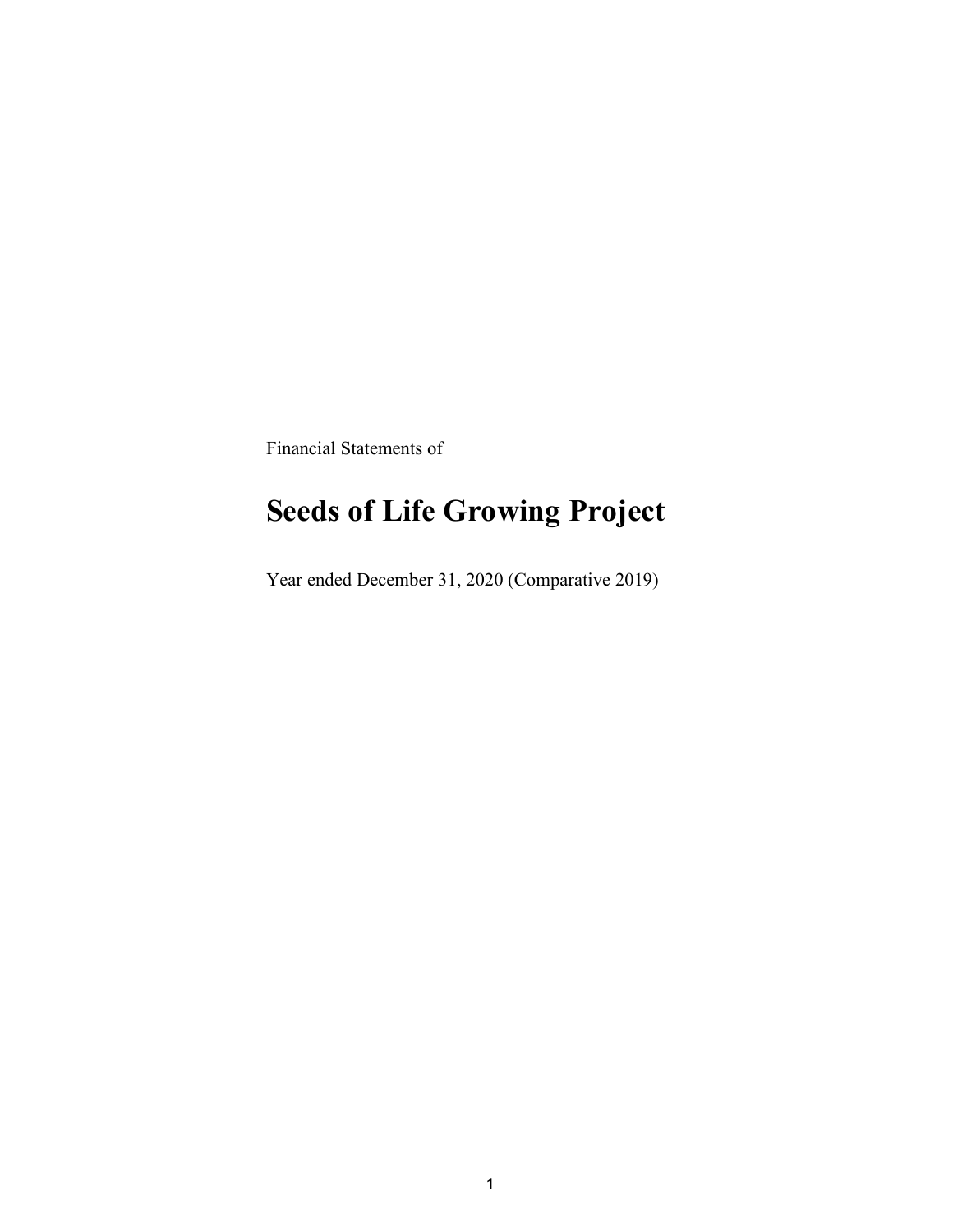

### **Notice to Reader**

Seeds of Life Growing Project For the year ended 31 December 2020

On the basis of information provided by management, we have compiled the balance sheet of Seeds of Life Growing Project as at December 31, 2020 and the statements of income and retained earnings for the year then ended.

We have not performed an audit or a review engagement in respect of these financial statements and, accordingly, we express no assurance thereon.

Readers are cautioned that these statements may not be appropriate for their purposes.

**Nicholas Coburn, CPA, CA** 

Strata-G Tax Professional Corporation Woodstock, Ontario

**February 3, 2021**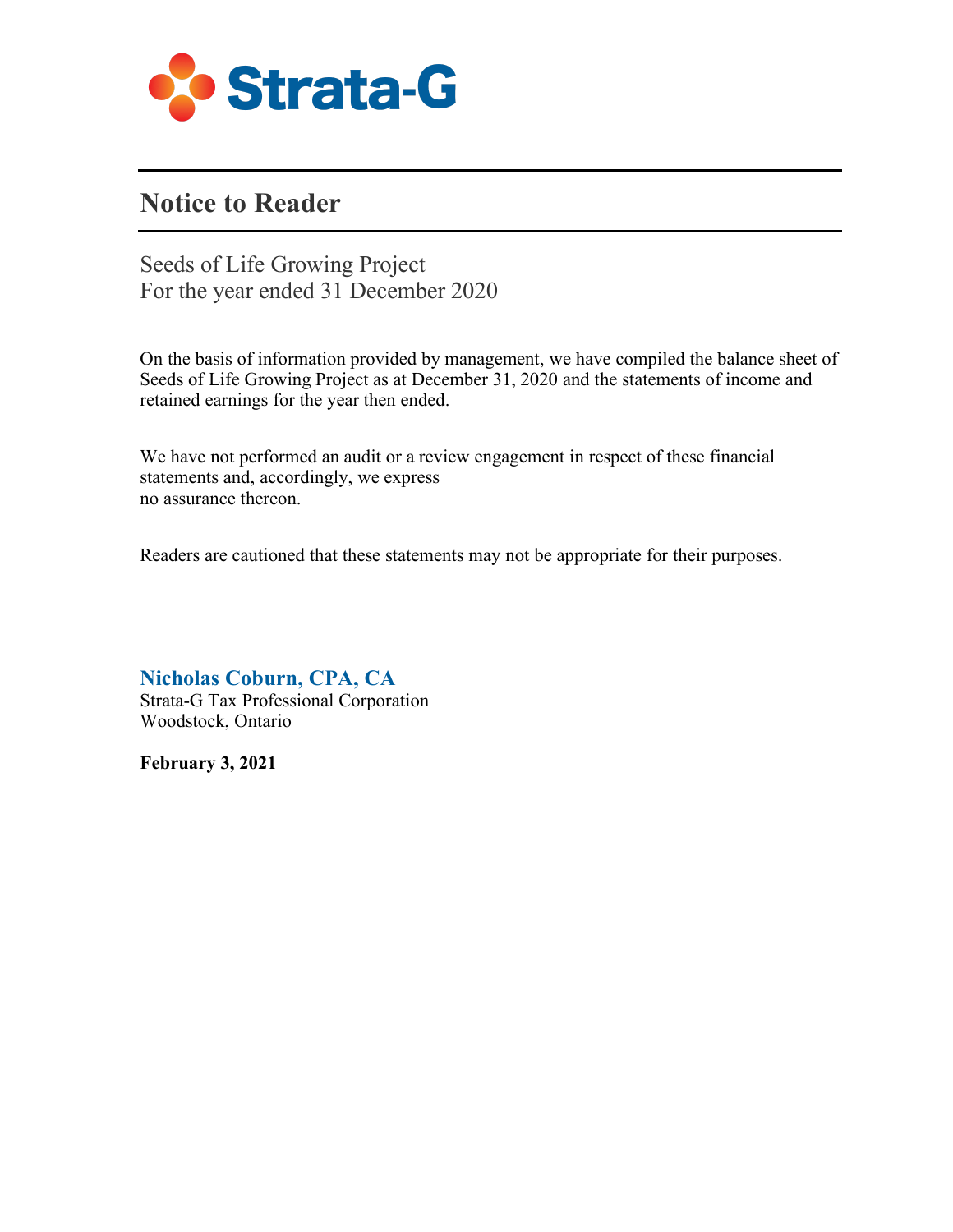## **SEEDS OF LIFE GROWING PROJECT**

Statement of Financial Position December 31, 2020 and 2019

|                                            |    | 2020       |              | 2019      |
|--------------------------------------------|----|------------|--------------|-----------|
| <b>Assets</b>                              |    |            |              |           |
| Cash in Bank                               | \$ | 12,327.75  | $\mathbb{S}$ | 19,971.25 |
| <b>Total Assets</b>                        | \$ | 12,327.75  | \$           | 19,971.25 |
|                                            |    |            |              |           |
| <b>Liabilities</b>                         |    |            |              |           |
| Accrued Expenses (Crop Inputs/Advertising) | \$ | 0.00       | \$           | 0.00      |
| <b>Total liabilities</b>                   |    | 0.00       |              | 0.00      |
| <b>Fund Balances</b>                       |    |            |              |           |
| <b>Operating Fund Opening Balance</b>      |    | 19,971.25  |              | 18,746.00 |
| Current Year Surplus/(Deficit)             |    | (7,643.50) |              | 1,225.25  |
| <b>Total Fund Balances</b>                 |    | 12,327.75  |              | 19,971.25 |
| <b>Total Liabilities and Fund Balances</b> | S  | 12,327.75  | \$           | 19,971.25 |

#### **Notes:**

- Financial results are reported to Canadian Foodgrains Bank to be included in their Annual Financial Reports.
- Surplus cash balance retained to offset crop input expenditures at the start of the next growing season.